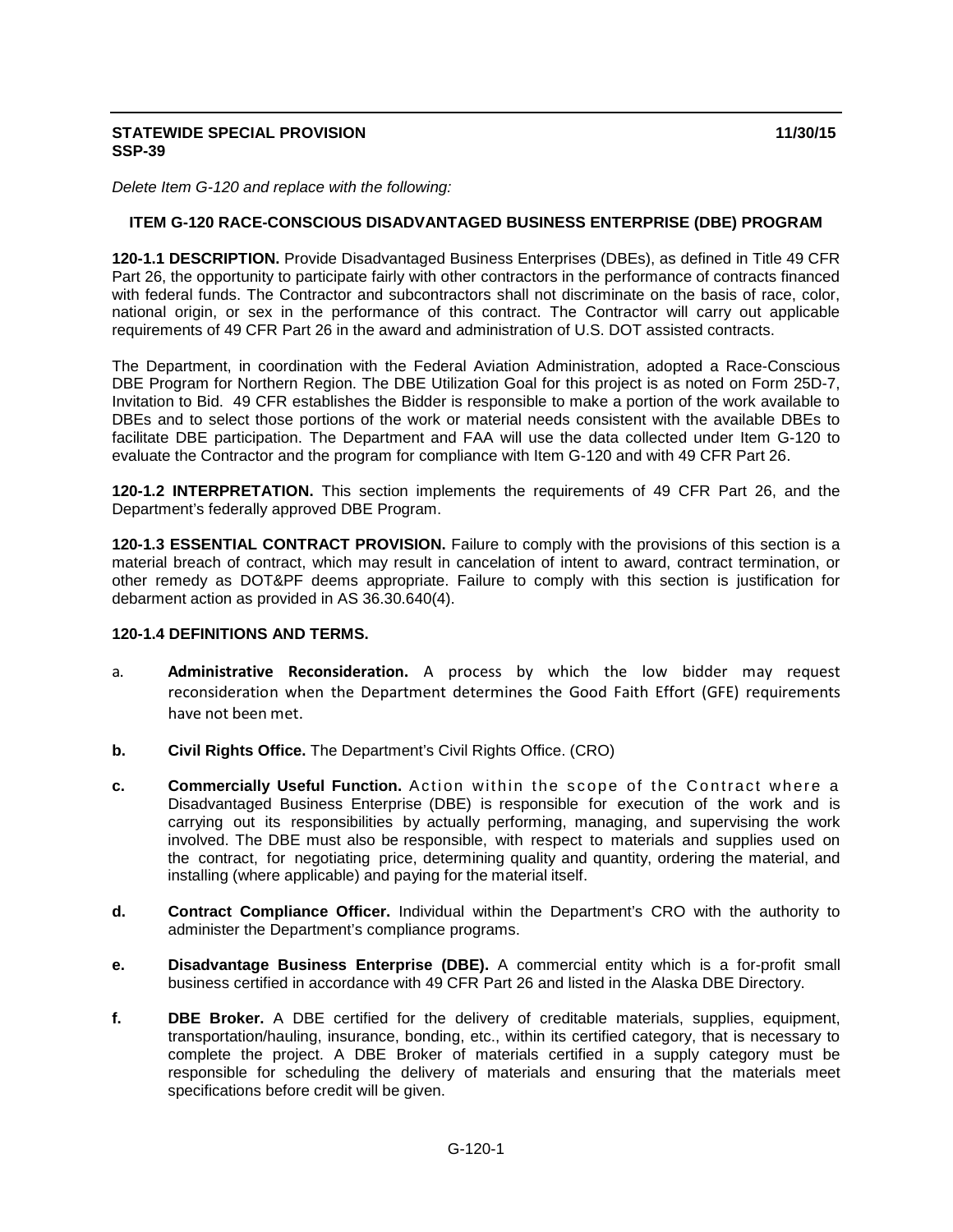- **g. DBE Key Employee.** Employee of the DBE who is identified by the DBE owner in the DBE's certification file at the CRO.
- **h. DBE Liaison Officer.** Individual within the Department, who is assigned to perform the administrative reconsideration process according to 49 CFR 26.53(d), who was not part of the Department's original determination the bidder did not demonstrate Good Faith Effort.
- **i. DBE Mandatory Contact.** DBEs that register on the Plan Holders Self Registration List for the project, within 7 calendar days after advertisement of the project.
- **j. DBE Manufacturer.** A DBE certified in a supply category that changes the shape, form, or composition of original material in some way. The DBE Manufacturer must provide that altered material to the general public or the construction industry at large on a regular basis.
- **k. DBE Officer.** Individual designated in writing as a representative of the Contractor concerning DBE issues.
- **l. DBE On-Site Representative.** On-site representatives approved by the DBE owner and the CRO to represent a DBE owner. These representatives must have technical knowledge and the ability to answer questions regarding the work being performed on a project.
- **m. DBE Regular Dealer.** A DBE certified in a supply category who operates in a manner consistent with industry practice and who:
	- (1) maintains an in-house inventory on a regular basis of the particular product provided to this project; and
	- (2) keeps an inventory in an amount appropriate for the type of work using that product; and
	- (3) offers that inventory for sale to the general public or construction industry at large (private and public sectors), not just supplied as needed on a project by project basis during the construction season, except where the product requires special or heavy equipment for delivery and the DBE possesses and operates this equipment on a regular basis throughout the construction season in order to deliver the product to the general public or construction industry at large. If the distribution equipment is rented or leased, it must be on a repetitive, seasonal basis; and may additionally fabricate (assemble large components) for use on a construction project, consistent with standard industry practice, for delivery to the project.

A person may be a DBE Regular Dealer in bulk items such as petroleum products, steel, cement, gravel, stone, or asphalt without owning, operating, or maintaining a place of business, if the person both owns and operates distribution equipment for the products. Any supplementing of DBE Regular Dealers' own distribution equipment shall be by a long-term lease agreement and not on an ad hoc or contract-by-contract basis.

- **n. DBE Utilization Goal.** The percent of work to be performed by certified DBEs.
- **o. DBE Voluntary Contact.** DBEs that register on the Plan Holders Self Registration List, but did not register within 7 calendar days of the project's advertising date.
- **p. Good Faith Effort (GFE).** Bidder's actions, performed prior to bid opening and demonstrated through detailed and comprehensive documentation, to take all necessary and reasonable steps to achieve DBE participation. Lower case "good faith effort", refers to the Department's and all or contractors' collaborative efforts to meet the overall program DBE Utilization Goal.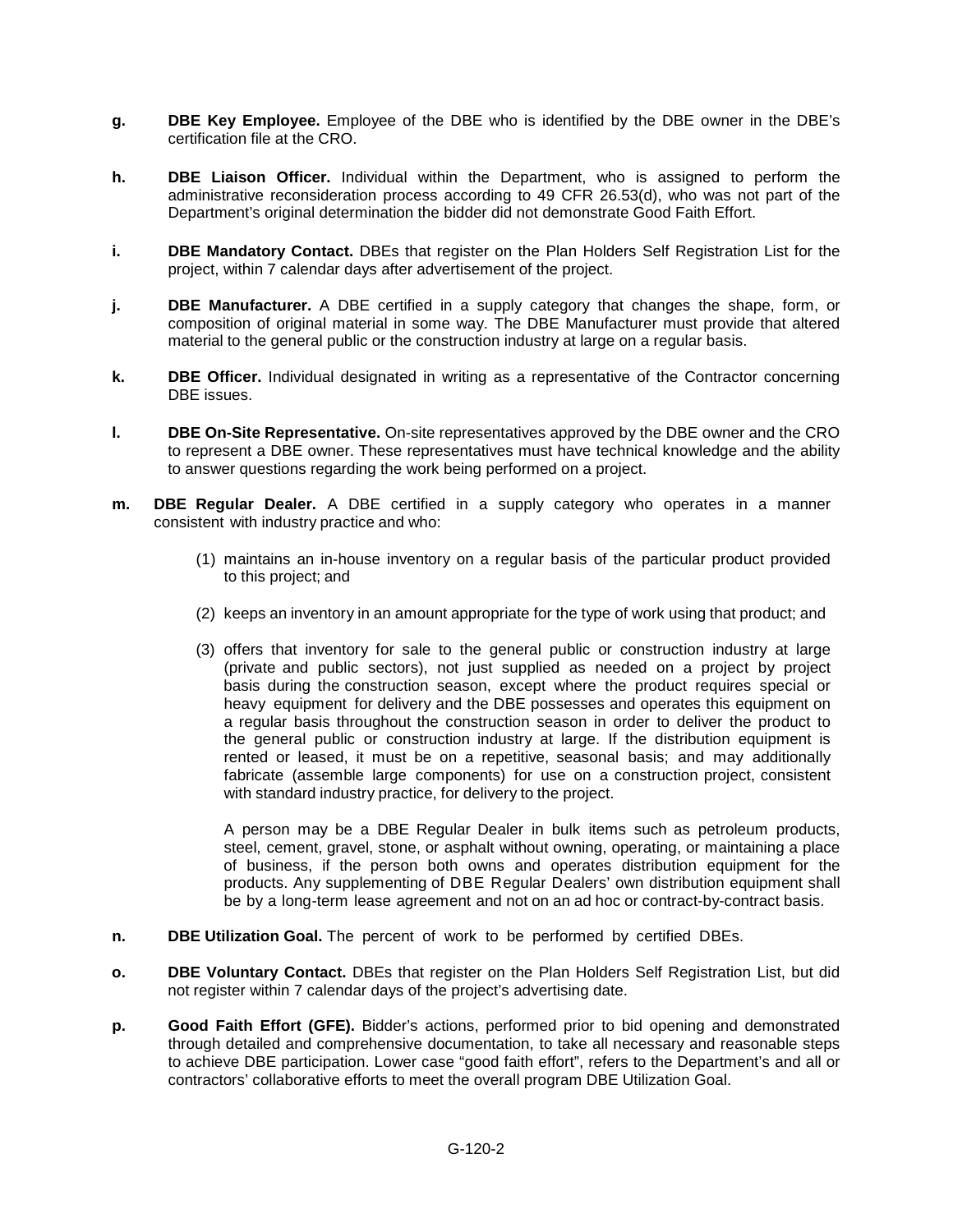- **q. Plan Holder Self-Registration List (PHSRL).** The Department's online portal that allows contractors, DBEs and non-DBEs to self-register as an interested contractor to bid.
- **r. Race-Conscious DBE Participation.** DBE participation used to meet an individual project specific DBE Utilization Goal.
- **s. Race-Neutral DBE Participation.** DBE participation when no DBE Utilization Goal is specified in the Contract and DBE participation that exceeds the goal amount when an individual project specific DBE Utilization Goal is specified in the Contract.

### **120-2.1 RESERVED.**

### **120-3.1 DETERMINATION OF COMPLIANCE.**

- **a. Phase I - Bid.** All Bidders' GFEs must be completed prior to bid opening.
- **b. Phase II - Award.** The apparent low bidder shall submit evidence of DBE commitment(s) within 5 working days after receipt of written notification by the Department of the successful low bid. The apparent low bidder may not supplement its DBE efforts after opening, nor offer new or additional DBE participation after submitting the DBE Utilization Report (Form 25A-325C).
	- **(1) Written DBE Commitment.** Complete Form 25A-326 for each DBE subcontractor.
	- **(2) DBE Utilization Report.** Submit a completed DBE Utilization Report Form 25A-325C. All listed DBEs must be certified in the appropriate work categories prior to bid opening to be used to meet the DBE contract goal.
	- **(3) GFE Documentation.** Submit a completed Summary of GFE Documentation Form 25A-332A (with attachments) and Contact Report Form 25A-321A.

If the bidder cannot meet the DBE Utilization Goal, and cannot document the minimum required GFE (as specified below), the Contracting Officer will determine the bidder is not responsible.

#### **120-3.2 GOOD FAITH EFFORT (GFE).**

- **a. GFE Criteria.** If a bidder does not meet the DBE Utilization Goal, the Department will use the following criteria to determine whether the bidder demonstrated sufficient GFE to be eligible for award of the contract. Documenting GFE is required and is necessary for the Department's and FAA's determination of compliance with 49 CFR Part 26.
	- **(1) Consider All Subcontractable Items.** Before bid opening, seek DBE participation by considering those portions of the work or material needs consistent with the available DBEs to facilitate DBE participation.
	- **(2) Initial DBE Notification.** Contact all DBEs listed as Mandatory Contacts for this Contract on the Department's Plan Holders Self-Registration List. Bidders are encouraged to also contact DBEs listed as Voluntary Contacts but are not compelled to make voluntary contacts as a condition of demonstrating GFE. Log each contact with a DBE firm on a Contact Report, Form 25A-321A.

Give DBEs at least 7 calendar days to quote. You may reject DBE quotes received after the deadline. Responsive DBE quotes should be accepted unless they are determined non-competitive. Consistently apply deadlines for quote submission and responsiveness determinations for DBEs and non-DBEs.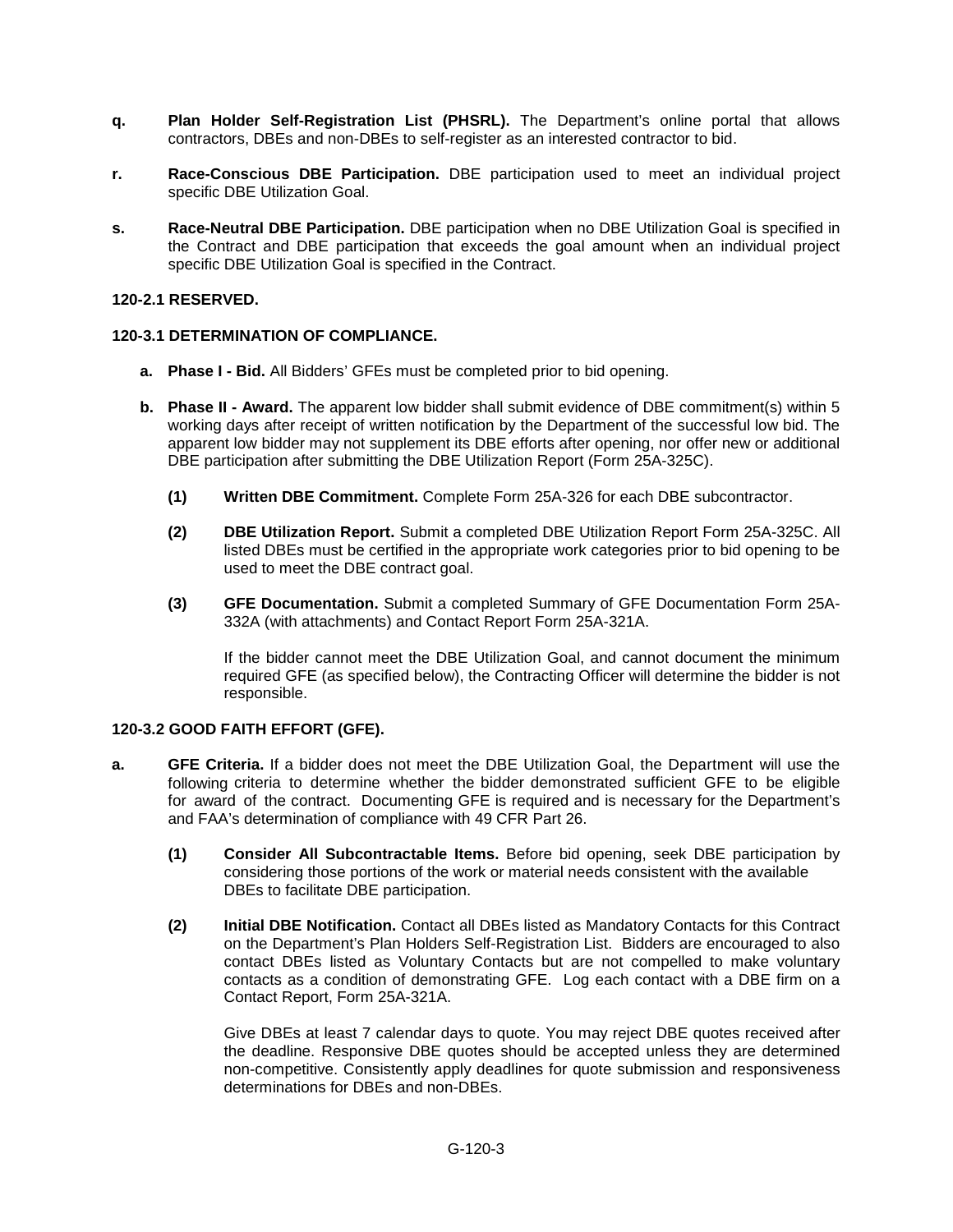- **(3)** Methods of initial and follow up notification are:
	- (a) By fax with a confirmation receipt of successful transmission to the DBE's fax number listed in the DBE Directory. A fax transmission without receipt of successful transmission is unsatisfactory.
	- (b) By email to the DBE's email address listed in the DBE Directory, with confirmation of successful receipt. Email without confirmation of successful receipt is unsatisfactory.
	- (c) By telephone solicitation made to the DBE's telephone number listed in the DBE Directory, with a record of the date and time of the telephone contact. Telephone solicitation without a record of date and time is unsatisfactory.
	- (d) By publication, with the names and dates of each advertisement in which a request for DBE participation was placed. Attach copies of advertisements or proof of publication.

## **(4) Non-Competitive DBE Quotes.**

DBE quotes more than 10 percent higher than an accepted non-DBE quote, or more than 10 percent higher than the cost of using your own forces may be deemed noncompetitive, provided they are for the exact same work. Include evidence supporting the determination not to use the DBE subcontractor.

When a DBE quote is not accepted, the work must be performed by the non-DBE subcontractor whose quote was used to provide the basis of the determination or by your own forces if your forces were the basis of the determination. Payments received by own forces if your forces were the basis of the determination. a non-DBE subcontractor during the execution of the Contract shall be consistent with the accepted quote. This does not preclude increases due to change documents issued by the Department.

## **(5) Assistance to DBEs.** Provide DBEs with:

- (a) Information about bonding or insurance required by the bidder.
- (b) Information about securing equipment, supplies, materials, or business development related assistance or services.
- (c) Adequate information about the requirements of the contract regarding the specific item of work or service sought from the DBE.
- (d) Document all efforts to provide assistance to DBEs on Federal-Aid projects.
- **(6) Follow-up DBE Notifications.** If there is no response from the initial DBE notification, contact the DBEs again to determine if they will be quoting.

Failure to submit a quote by the deadline is evidence of the DBE's lack of interest in bidding. Log follow-up contacts on the Contact Report Form 25A-321A.

- **(7) GFE Evaluation.** Subsections (a) through (e) must be completed for a GFE based submission to be considered. Failure to perform and document actions contained in subsections (a) through (e) constitutes insufficient GFE. After submitting a GFE, bidders may only clarify efforts taken before opening. No new efforts or additional DBE participation is permitted after bid opening, as basis of GFE.
- **b. Administrative Reconsideration.** 49 CFR 26.53(d) provides an opportunity for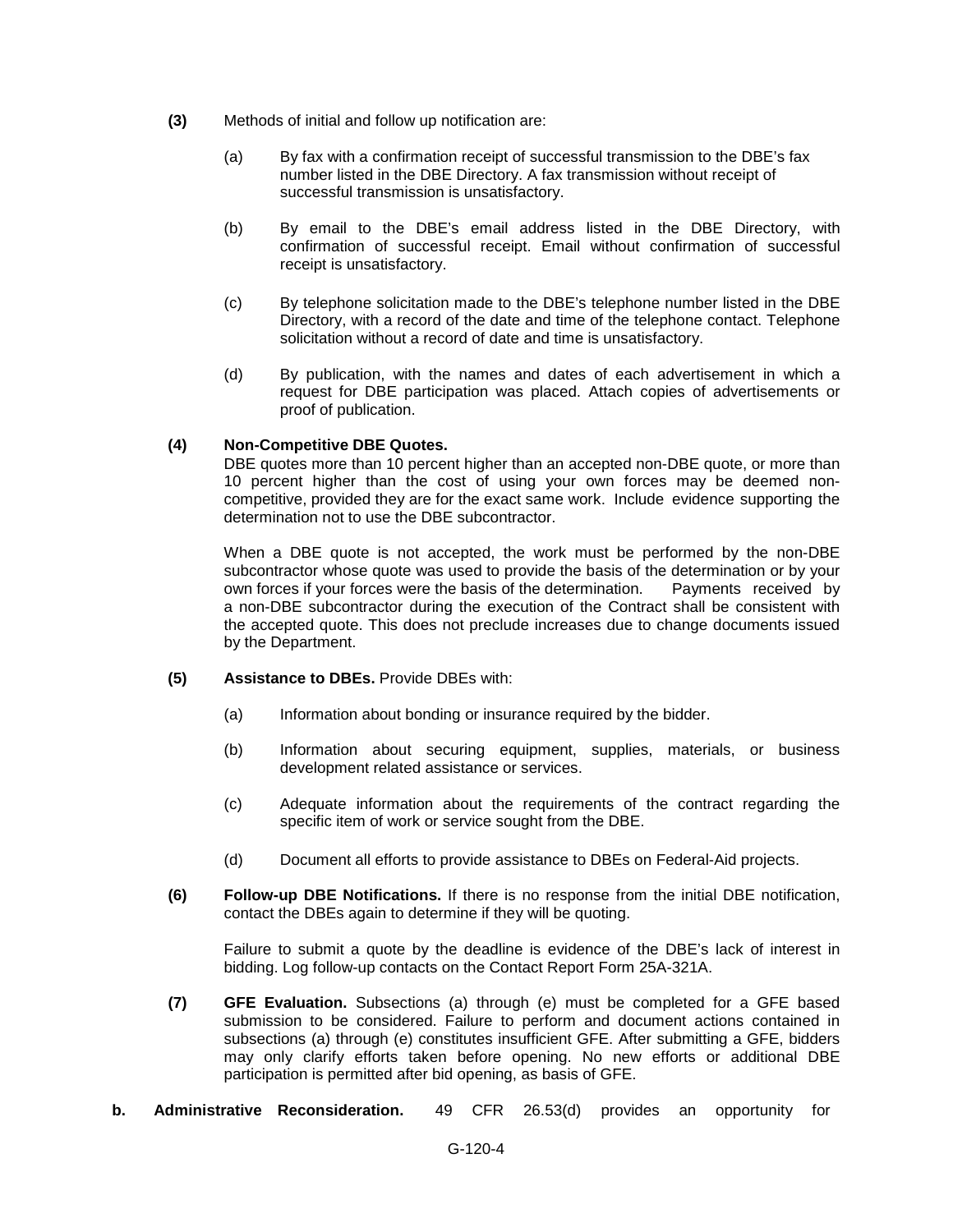administrative reconsideration when the Department determines that GFE is insufficient. This opportunity must be exercised within three working days of notification that GFEs were unsatisfactory. For reconsideration, the bidder must provide written documentation or argument concerning efforts to meet the DBE Utilization Goal. No new or additional contact information may be provided. Only contact information the bidder provided in support of its initial request for a GFE determination by the CRO may be presented to support the request for administrative reconsideration.

The process for an Administrative Reconsideration is as follows:

- (1) The bidder will have the opportunity to meet with the DBE Liaison Officer in person to discuss the issue. If so desired, the bidder must be ready to meet with the DBE Liaison Officer within four working days of receipt of notice that it failed to meet the requirements of this subsection.
- (2) The DBE Liaison Officer will render a written decision and provide notification to the bidder within four working days after the meeting. The written decision will explain the basis for finding.
- (3) The finding of the DBE Liaison Officer cannot be appealed to the U.S. DOT.

# **120-3.3 DBE CREDITABLE AND NON CREDITABLE WORK.**

**a. DBE Creditable Work.** The Commercially Useful Function work items and creditable dollar amounts shown on the DBE Utilization Report, Form 25A-325C, shall be included in any subcontract, purchase order or service agreement with that DBE.

## **b. DBE Decertification.**

- (1) If a DBE performing a Commercially Useful Function loses its DBE certification at any time prior to execution of a subcontract, purchase order or service agreement, as the result of a determination of ineligibility pursuant to 49 CFR Part 26.87, the work of that firm will not be credited toward the DBE Utilization Goal and the Contractor must either:
	- (a) meet the contract goal by subcontracting with an eligible DBE firm or demonstrate a GFE to do so; or
	- (b) continue with the decertified DBE and find other work not already committed to DBEs in an amount that meets or exceeds the DBE Utilization Goal.
- (2) If a DBE performing a Commercially Useful Function loses its DBE certification after execution of a subcontract, purchase order or service agreement, as the result of a determination of ineligibility pursuant to 49 CFR Part 26.87, the de-certified DBE may continue to perform, and the work may be credited toward the DBE Utilization Goal.
- (3) If a DBE goes out of business and cannot perform the work, the Contractor must meet the contract goal by subcontracting with an eligible DBE Firm or demonstrate a GFE to do so.

The provisions of 120-3.03(3) Termination of a DBE and 120-3.03(4) DBE Replacement or Substitution do not apply to this section.

A Contractor must notify the CRO within one business day if they become aware of any change in a DBE's circumstances that might lead to a DBE's decertification.

## **c. Termination of a DBE.**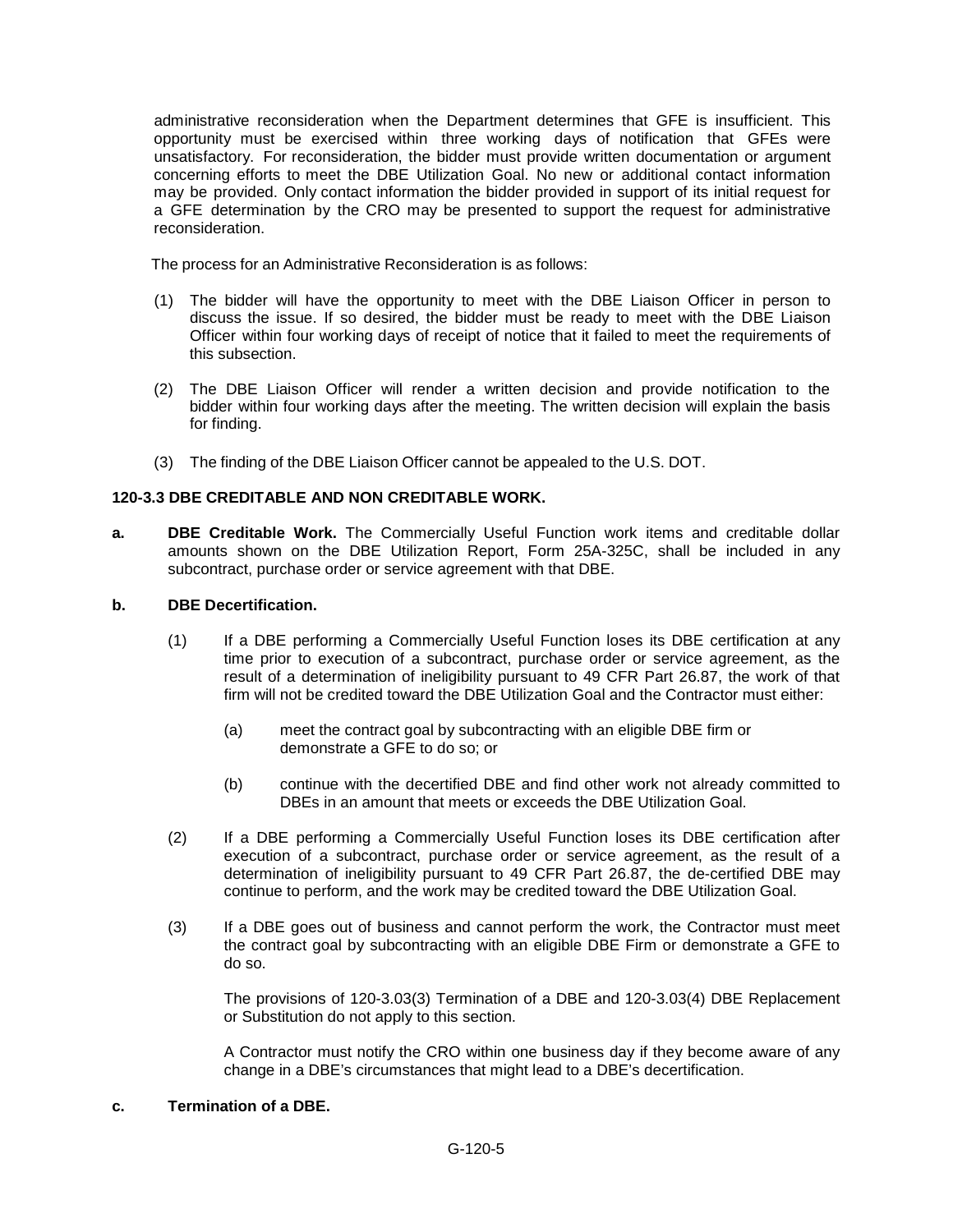- $(1)$  In accordance with 49 CFR 26.53(f)(1) the Contractor shall not terminate a DBE without good cause and the prior written consent of the Engineer. For purposes of this paragraph, good cause includes the following circumstances:
	- (a) DBE defaults on their obligation for any reason;
	- (b) The DBE fails or refuses to perform the work of its subcontract in a way consistent with normal industry standards. Provided, however, that good cause does not exist if the failure or refusal of the DBE to perform its work on the subcontract results from the bad faith or discriminatory action of the Contractor.
	- (c) The DBE fails or refuses to meet the Contractor's reasonable, nondiscriminatory bond requirements;
	- (d) The DBE becomes bankrupt, insolvent, or exhibits credit unworthiness;
	- (e) The DBE is ineligible to work on public works projects because of suspension and debarment proceedings pursuant 2 CFR Parts 180, 215, and 1,200 or applicable state law;
	- (f) The Engineer determines the DBE is not a responsible contractor.
	- (g) The DBE voluntarily withdraws from the project and provides a written notice of its withdrawal;
	- (h) The DBE is ineligible to receive DBE credit for the type of work required;
	- (i) A DBE owner dies or becomes disabled with the result that the DBE is unable to complete its work; or
	- (j) Other documented good cause that the Engineer determines, compels the termination of the DBE, provided that good cause does not exist if the Contractor seeks to terminate a DBE it relied upon to obtain the contract so that the Contractor can self-perform the work for which the DBE was engaged or so that the Contractor can substitute another DBE or non-DBE after contract award.
- (2) The Contractor must give written notice to the DBE of its intent to request to terminate and/or substitute, and the reason for the request. The request to terminate and/or substitute must be submitted to the Engineer.
- (3) The Contractor must give the DBE 5 working days to respond to the written notice. Any response from the DBE must be submitted to the Engineer.
- (4) DBEs that are terminated must be replaced or substituted in accordance with 120-  $3.3(d)$ .

#### **d. DBE Replacement or Substitution.**

(1) The Contractor shall submit to the Engineer a written request to replace or substitute a DBE who fails or refuses to execute a written subcontract or who is terminated under Subsection 120-3.3(c).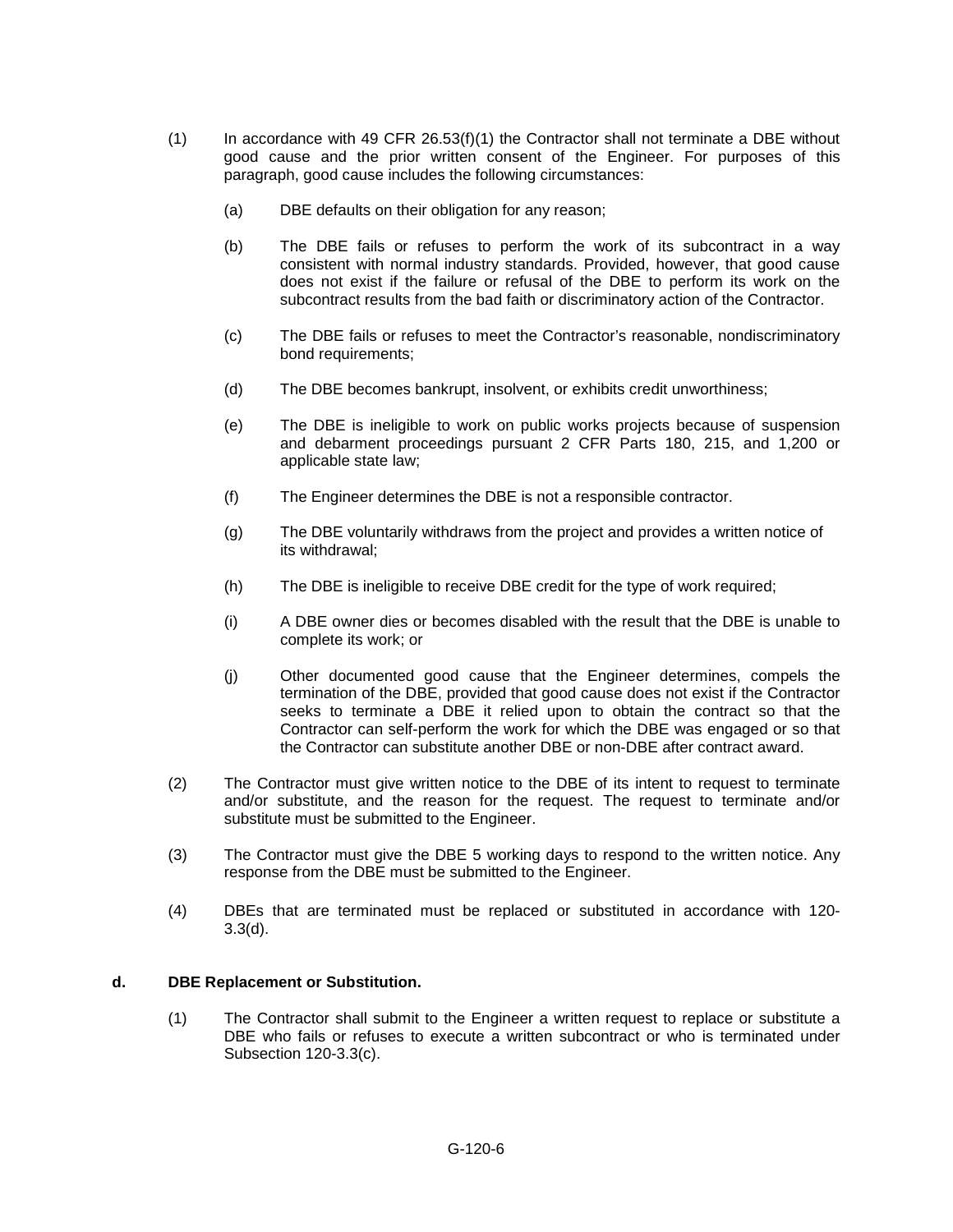- (2) If the Contractor cannot obtain replacement DBE participation, the DBE Utilization Goal will not be adjusted. However, the Engineer may consider the following criteria as satisfying that portion of DBE participation that cannot be replaced:
	- (a) The Contractor was not at fault or negligent and that the circumstances surrounding the replacement or substitution were beyond the control of the Contractor; and
	- (b) The Contractor is unable to find replacement DBE participation at the same level of DBE commitment and has adequately performed and documented the GFE expended in accordance with Subsection 120-3.2; or
	- (c) It is too late in the project to provide any real subcontracting opportunities for DBEs.

If the Engineer agrees that additional DBE participation is not available, the DBE may be replaced or substituted with a non-DBE or the Contractor may selfperform the work.

### **120-3.4 COMMERCIALLY USEFUL FUNCTION (CUF).**

- **a. Creditable Work.** Measuring the DBE Utilization Goal will be based upon the actual dollars paid to the DBEs for creditable CUF work on this project. This is determined by the Engineer in accordance with this section. CUFs are limited to:
	- (1) Prime Contractors;
	- (2) Subcontractors;
	- (3) `Manufacturers;
	- (4) Regular Dealers;
	- (5) Brokers; or
	- (6) Joint Ventures
- **b. Determination of CUF.** In order for the CUF work of the DBE to be credited toward the goal, the Contractor must ensure the DBE is certified in the appropriate category at the time of the submittal of the subcontract, or the issuance of a purchase order or service agreement. Subcontracts, purchase orders and service agreements must be consistent with the written DBE commitment.
	- (1) The CUF performed by a DBE certified in a supply category will be evaluated by the Engineer to determine whether the DBE performed as either a broker, regular dealer, or manufacturer of the product provided to this project.
	- (2) The following factors will be used in determining whether a DBE trucking company is performing a CUF:
		- (a) The DBE must be responsible for the management and supervision of the entire trucking operation for which it is performing on a particular contract, and there cannot be a contrived arrangement for the purpose of meeting DBE goals.
		- (b) The DBE must itself own and operate at least one fully licensed, insured, and operational truck used on the contract.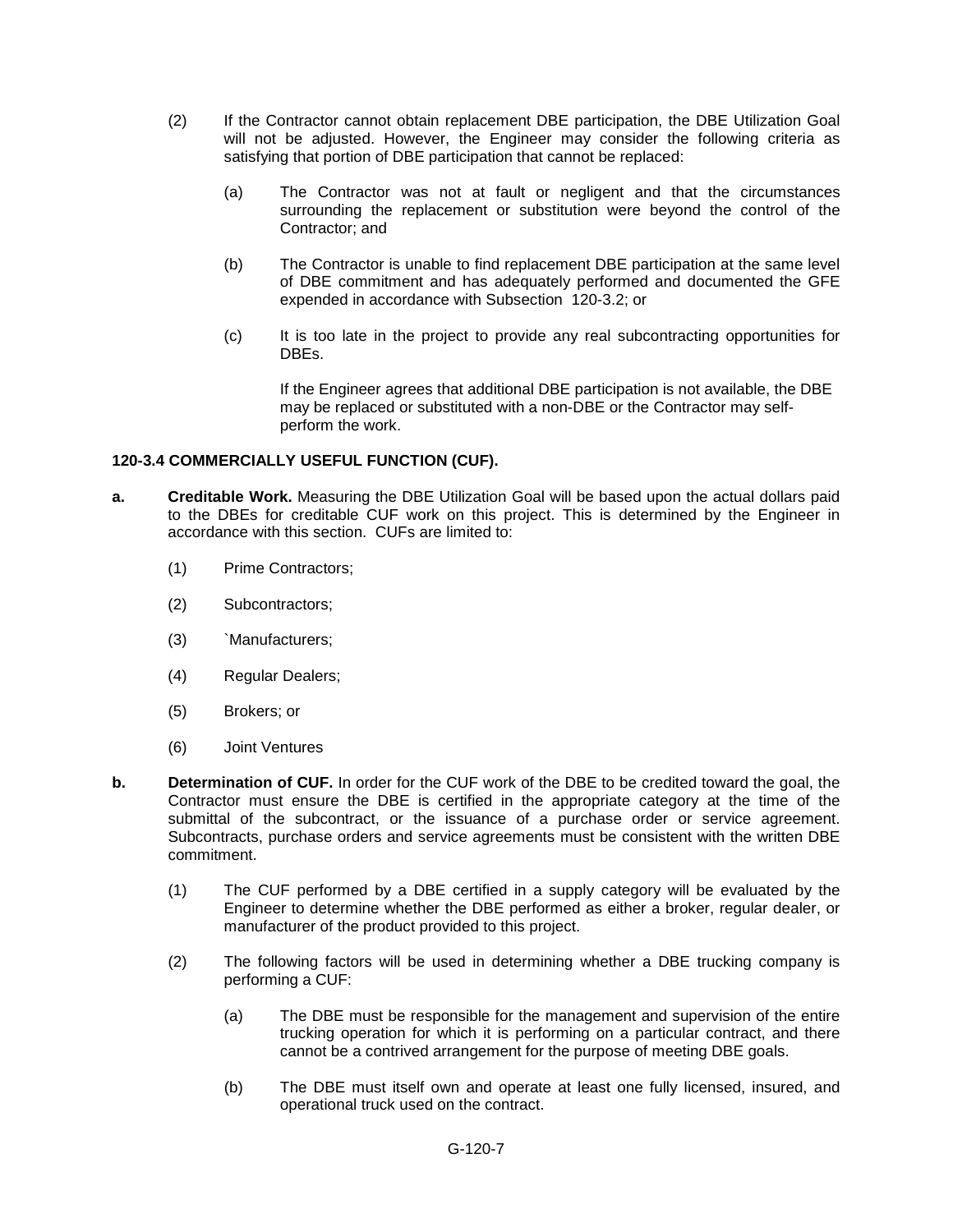- (c) The DBE receives credit for the total value of the transportation services it provides on the contract using trucks it owns, insures, and operates using drivers it employs.
- (3) The Contractor will receive credit for the CUF performed by DBEs as provided in this Section. Contractors are encouraged to contact the Engineer in advance of the execution of the DBE's work or provision of goods or services regarding CUF and potential DBE credit.
- (4) The DBE may perform work in categories for which it is not certified, but only work performed in the DBE's certified category meeting the CUF criteria may be credited toward the DBE Utilization Goal.
- (5) DBE work shall conform to the following requirements to be a CUF:
	- (a) It will be necessary and useful work required for the execution of the Contract.
	- (b) The scope of work will be distinct and identifiable with specific contract items of work, bonding, or insurance requirement.
	- (c) It will be performed, controlled, managed, and supervised by employees normally employed by and under the control of the certified DBE. The work will be performed with the DBE's own equipment. Either the DBE owner or DBE On-Site Representative will be at the work site and responsible for the work. Leased equipment may also be used provided the DBE has exclusive use of the equipment and it is operated by a driver the DBE employs. In remote locations or rare situations, a DBE may use equipment and/or personnel from the Contractor or its affiliates. Should this situation arise, a prior arrangement must be in place. The duration of the arrangement must be short term and prior written approval from the Engineer must be obtained.
	- (d) The manner in which the work is sublet or performed will conform to standard industry practice within Alaska, as determined by the Department. The work or provision of goods or services will have a market outside of the DBE program (and must also be performed by non-DBE firms within the Alaskan construction industry). Otherwise, the work or service will be deemed an unnecessary step in the contracting or purchasing process and no DBE credit will be allowed.

There will be no DBE credit for lower-tier non-DBE subcontract work.

(e) The cost of the goods and services will be reasonable and competitive with the cost of goods and services outside the DBE program within Alaska. Materials or supplies needed as a regular course of the Contractor's operations such as fuel, maintenance, office facilities, portable bathrooms, etc. are not creditable.

The cost of materials actually incorporated into the project by a DBE subcontractor is creditable toward the DBE goal only if the DBE is responsible for ordering and scheduling their delivery and fully responsible for ensuring that they meet specifications. The cost of materials purchased from the contractor or its affiliates is not creditable.

(f) Subcontract work, with the exception of truck hauling, shall be sublet by the same unit of measure as is contained in the Bid Schedule unless approved in advance by the Engineer.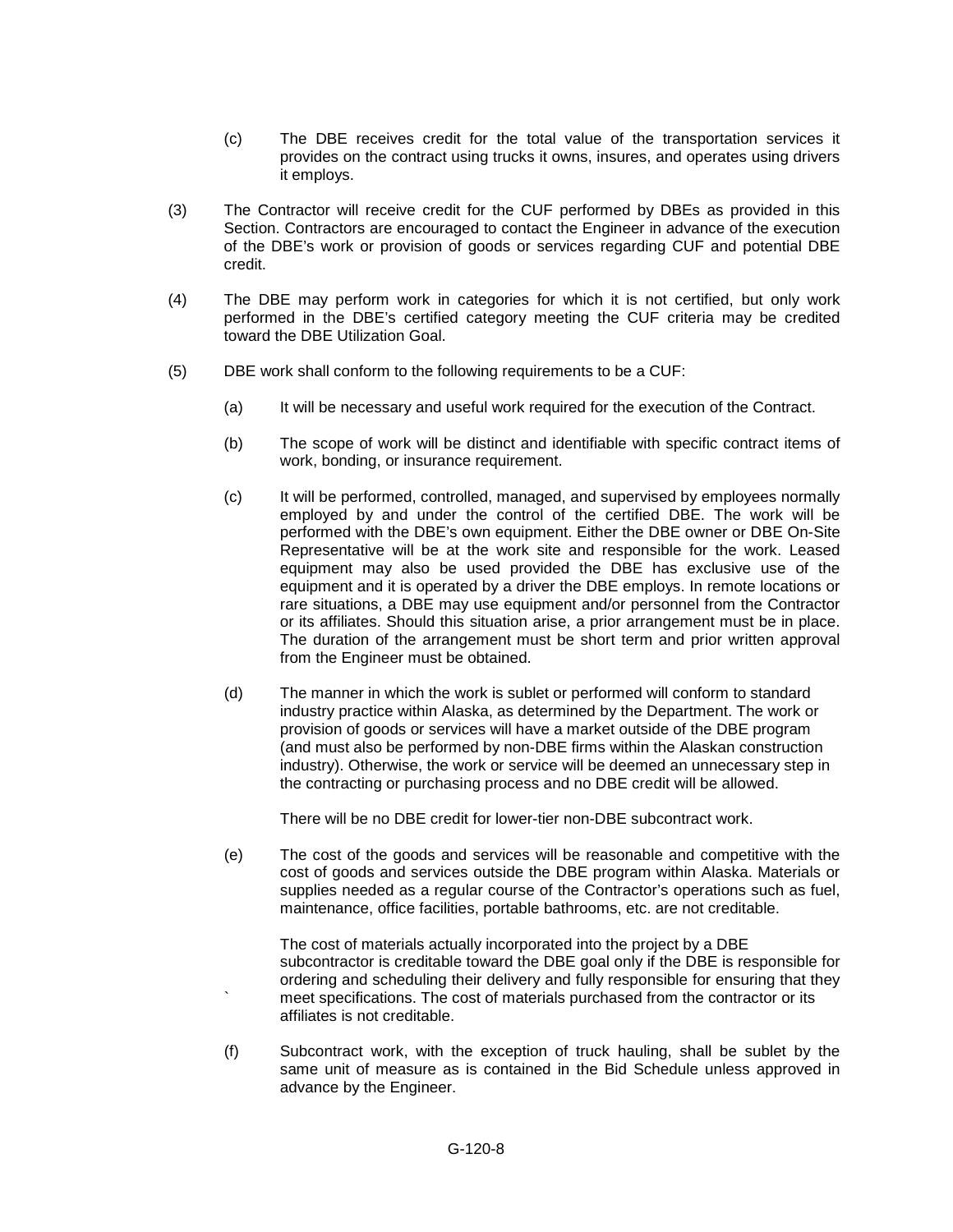(g) The DBE will control all business administration, accounting, billing and payment transactions. The Contractor cannot perform these functions for the DBE.

In accordance with AS 36.30.420(b), the Engineer may inspect the offices of the DBE and audit their records to assure compliance.

**c. Rebuttal of a Finding of No CUF.** Consistent with the provisions of 49 CFR Part 26.55(c)(4)&(5), before the Engineer makes a final finding that no CUF has been performed by a DBE, the Engineer will coordinate transmittal of the presumptive finding to the Contractor, who will in-turn, notify the DBE. The Contractor will provide the DBE the opportunity to provide rebuttal information. The Contractor shall present the information to the Engineer.

The Engineer will make a final determination on whether the DBE is performing a CUF. Under no circumstances will the Contractor take any action with respect to the DBE until the final determination is made. The Engineer's decisions on CUF matters are subject to review by the Department, but are not administratively appealable to the U.S. DOT.

**d. Monthly Required Reporting.** On a monthly basis, the Contractor shall submit the Monthly Summary of DBE Participation, Form 25A-336, to the Engineer. Reports are due by the 15<sup>th</sup> of the following month. Also attach copies of canceled checks or bank statements that identify payer, payee, and amount of transfer to verify payment information shown on the form.

**120-4.1 DETERMINING DBE CREDIT.** The Contractor is entitled to count toward the DBE Utilization Goal, monies actually paid to certified DBEs for CUF work performed by the DBE as determined by the Engineer. The Contractor will receive credit toward the DBE Utilization Goal, as follows:

- a. Credit for the Commercially Useful Function of a DBE prime contractor is 100 percent of the monies actually paid to the DBE under the contract for creditable work and materials in accordance with 49 CFR Part 26.55.
- b. Credit for the CUF of a subcontractor is 100 percent of the monies actually paid to the DBE under the subcontract for creditable work and materials.
- c. Credit for the CUF of a subcontractor performing hauling/transportation is 100 percent of the monies actually paid to the DBE under the subcontract for creditable work for those firms certified in the 100 percent category. Credit for the CUF of a subcontractor performing hauling/transportation is 5 percent of the monies actually paid to the DBE under the subcontract for creditable work for those firms certified in the 5 percent credit category.
- d. Credit for the CUF of a manufacturer is 100 percent of the monies paid to the DBE for the creditable materials manufactured.
- e. Credit for the CUF of a regular dealer of a creditable material, product, or supply is 60 percent of its value. The value is the actual cost paid to the DBE not to exceed the bid price for such item.
- f. Credit for the CUF of a broker performed by a DBE certified in a supply category for providing a creditable material, product or supply is limited to a reasonable brokerage fee. The brokerage fee will not exceed 5 percent of the cost of the procurement contract for the creditable item.
- g. Credit for the CUF of a broker performed by a DBE certified in a bonding or insurance category is limited to a reasonable brokerage fee, not to exceed 5 percent of the premium cost.
- h. Credit for the CUF of a joint venture (JV) either as the prime contractor or as a subcontractor may not exceed the percent of the DBE's participation in the JV agreement, as certified by the CRO. The DBE joint venture partner will be responsible for performing all of the work as delineated in the certified JV agreement.